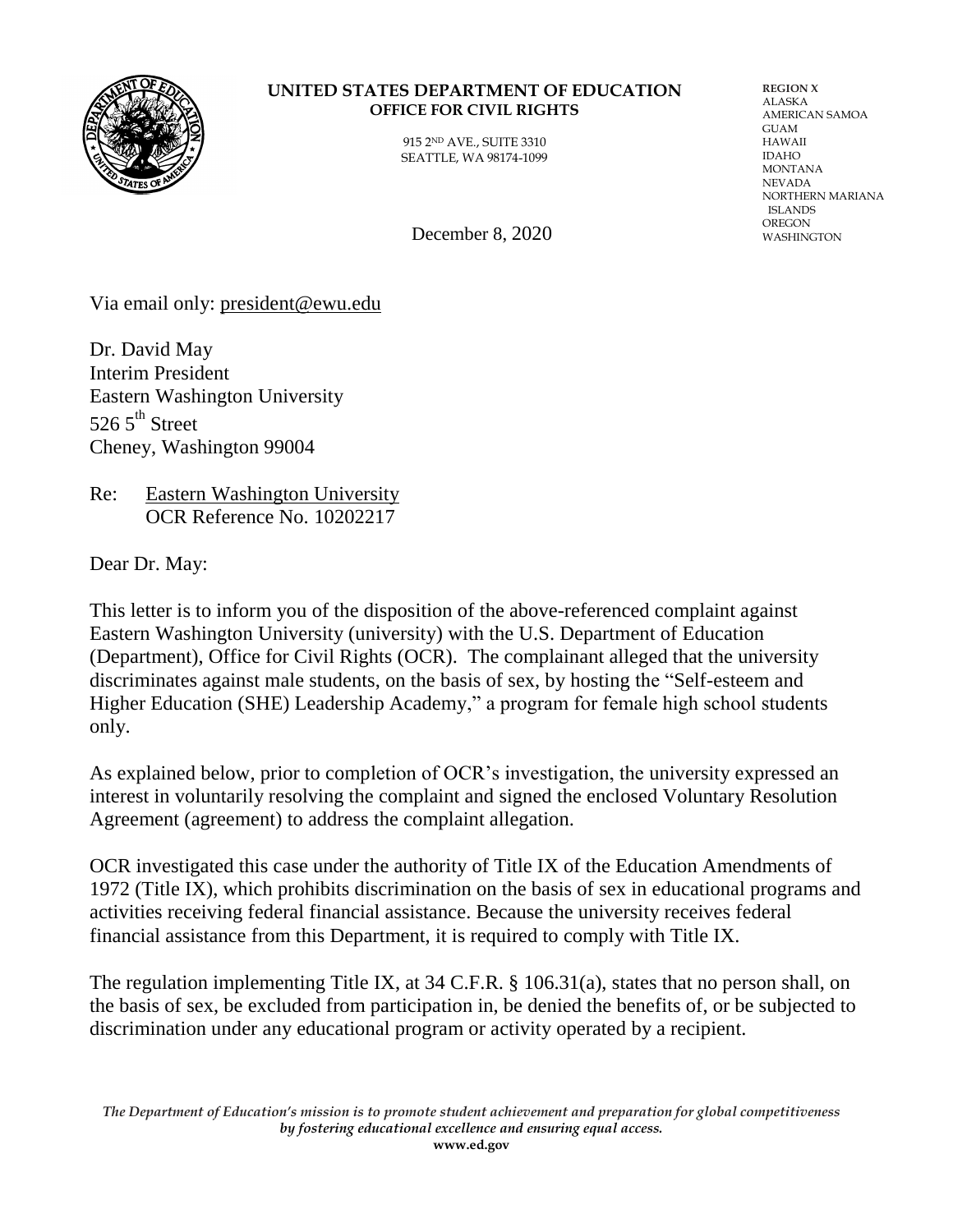OCR has a concern that the SHE Leadership Academy is designed for and focuses all activities on female high school students and uses the term "girls" and "females" throughout its advertising material. "SHE" is also the acronym for the academy title. The publicly available information, in addition to the program description provided by the university to OCR, raises a concern that male high school students may be discouraged from applying and/or participating in the SHE Leadership Academy in this regard. Before concluding OCR's investigation, the university requested to resolve the complaint.

In accordance with Section 302 of the OCR *Case Processing Manual*, a complaint may be resolved at any time when, before OCR issues its final determination, the recipient expresses an interest in resolving the complaint allegations and OCR determines that it is appropriate to resolve the issues under investigation with an agreement. In light of the university's willingness to address the concerns identified by OCR comprehensively without further investigation, OCR determined that entering into a voluntary resolution agreement was appropriate. Subsequent discussions with the university resulted in the university signing the enclosed agreement, which when fully implemented, will address the issue raised in this complaint.

This letter is not a formal statement of OCR policy and should not be relied upon, cited, or construed as such. OCR's formal policy statements are approved by a duly authorized OCR official and made available to the public.

This concludes OCR's investigation of the complaint. The complainant may have the right to file a private suit in court regardless of OCR's determination.

Please be advised that the university may not harass, coerce, intimidate, or discriminate against any individual because he or she has filed a complaint or participated in the complaint resolution process. If this happens, the individual may file another complaint alleging such treatment.

Under the Freedom of Information Act, it may be necessary to release this document and related correspondence and records upon request. In the event that OCR receives such a request, we will seek to protect, to the extent provided by law, personally identifiable information, which, if released, could reasonably be expected to constitute an unwarranted invasion of personal privacy.

OCR will monitor the implementation of the agreement and will close the complaint when OCR determines that the terms of the agreement have been satisfied. The first report under the agreement is due by March 1, 2021.